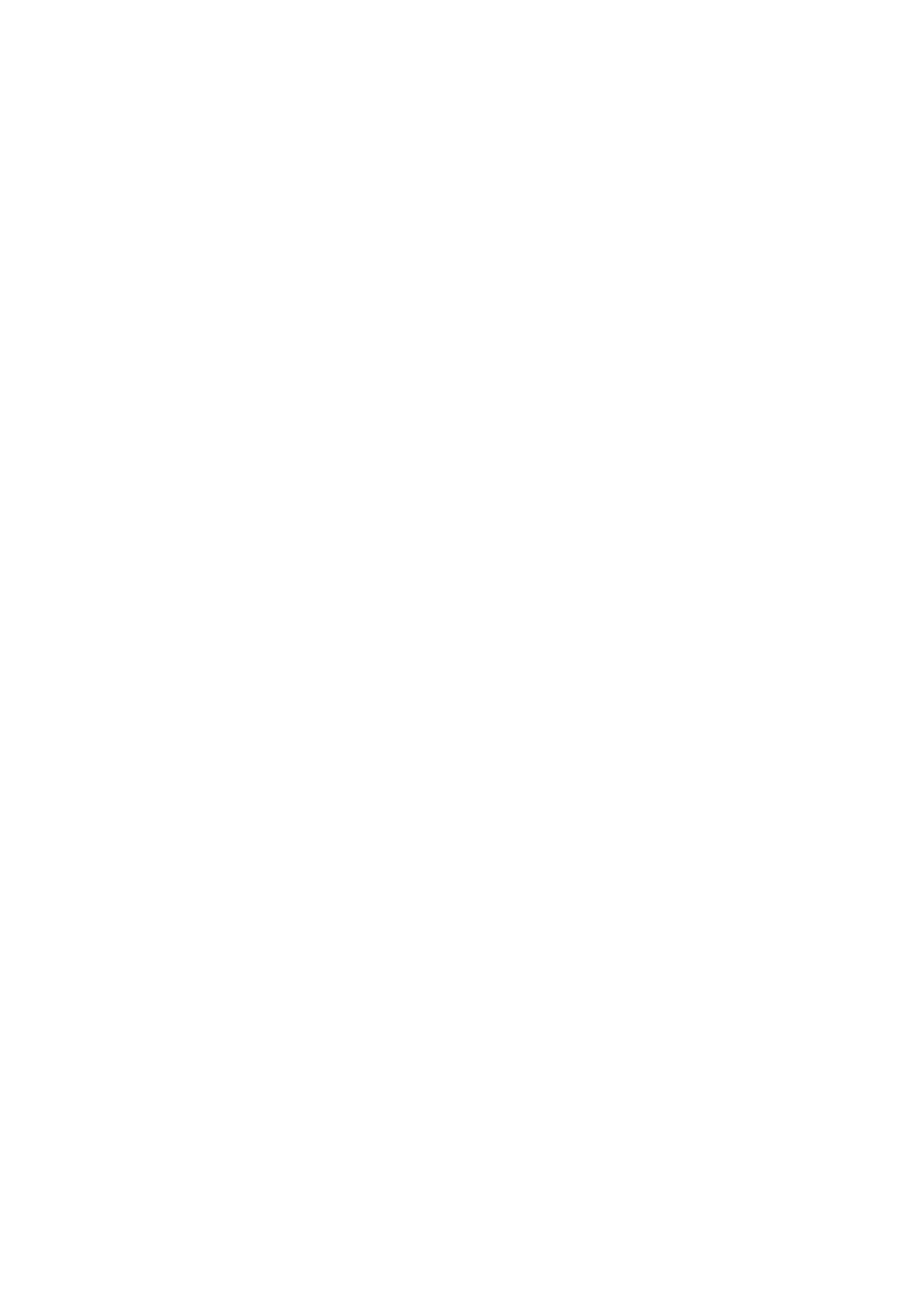## BRANDS HATCH SOLO PRACTICE PRACTICE - 5 LAP TIMES

| Time          |
|---------------|
| <b>FINISH</b> |
|               |
|               |
| Daniel Jones  |
| <b>START</b>  |
|               |
|               |
| 53.955        |
| 52.825        |
| 52.951        |
| 52.713        |
| 53.233        |
| 52.684        |
| 52.804        |
| 52.319        |
| 53.092        |
| 53.225        |
| <b>FINISH</b> |
|               |

| David Carson   |               |  |
|----------------|---------------|--|
|                | <b>START</b>  |  |
|                |               |  |
| 1              |               |  |
| 2              | 1:00.980      |  |
| 3              | 56.705        |  |
| 4              | 56.351        |  |
| 5              | 54.812        |  |
| 6              | 56.160        |  |
| $\overline{7}$ | 56.090        |  |
| 8              | 55 717        |  |
| 9              | 54.612        |  |
| 10             | 54.488        |  |
|                | <b>FINISH</b> |  |
| 11             | 54.485        |  |

|               | <b>Fabio Dalle Fratte</b> |
|---------------|---------------------------|
| <b>START</b>  |                           |
|               |                           |
| 1             |                           |
| 2             | 53.371                    |
| 3             | 54.109                    |
| 4             | 52.617                    |
| 5             | 51.846                    |
| 6             | 52.313                    |
| 7             | 52.169                    |
| 8             | 52.600                    |
| <b>FINISH</b> |                           |
|               |                           |

| Gary Rodwell |
|--------------|
| <b>START</b> |
|              |
|              |

| Lap           | Time          |
|---------------|---------------|
| $\mathcal{P}$ | 1:04.879      |
| 3             | 1:04.235      |
|               | <b>FINISH</b> |
|               |               |
|               |               |

|               | <b>Glen Williams</b> |  |
|---------------|----------------------|--|
| <b>START</b>  |                      |  |
|               |                      |  |
| 1             |                      |  |
| 2             | 1:01.321             |  |
| 3             | 1:00.953             |  |
| 4             | 1:03.656             |  |
| 5             | 59.855               |  |
| 6             | 1:00232              |  |
| 7             | 59.748               |  |
| 8             | 1:00717              |  |
| 9             | 1.01012              |  |
| <b>FINISH</b> |                      |  |
| 10            | 59.549               |  |

|    | <b>Harrison Mackay</b> |
|----|------------------------|
|    | <b>START</b>           |
| 1  |                        |
| 2  | 57.572                 |
| 3  | 55.726                 |
| 4  | 55.180                 |
| 5  | 54.948                 |
| 6  | 54.932                 |
| 7  | 55.043                 |
| 8  | 55.028                 |
| 9  | 55820                  |
| 10 | 54.412                 |
|    | <b>FINISH</b>          |
| 11 | 54.025                 |

| Jason Hill     |               |  |
|----------------|---------------|--|
|                | <b>START</b>  |  |
|                |               |  |
| 1              |               |  |
| 2              | 55.793        |  |
| 3              | 56.524        |  |
| 4              | 56 294        |  |
| 5              | 54.758        |  |
| 6              | 53.951        |  |
| $\overline{7}$ | 53.709        |  |
| 8              | 53.234        |  |
|                | <b>FINISH</b> |  |
|                |               |  |
|                |               |  |
| Jono Young     |               |  |
| START          |               |  |

 $1 - 1$ 

| Lap | Time          |
|-----|---------------|
|     |               |
| 2   | 1:04.113      |
| 3   | 1:02.793      |
| 4   | 1:00.403      |
| 5   | 1:00.309      |
| 6   | 58.727        |
|     | <b>FINISH</b> |

|   | <b>Liam Turberfield</b> |
|---|-------------------------|
|   | <b>START</b>            |
|   |                         |
| 1 |                         |
| 2 | 59.828                  |
| 3 | 59.919                  |
| 4 | 57.919                  |
| 5 | 57.225                  |
| 6 | 55.544                  |
| 7 | 55.457                  |
| 8 | 54.884                  |
| 8 |                         |
|   | <b>FINISH</b>           |

| <b>Mark Strutt</b> |               |
|--------------------|---------------|
|                    | <b>START</b>  |
| 1                  |               |
| 2                  | 59.549        |
| 3                  | 57.871        |
| 4                  | 56.869        |
| 5                  | 57.349        |
| 6                  | 57.425        |
| 7                  | 57871         |
| 8                  | 57.475        |
| 9                  | 57.860        |
| 10                 | 57 470        |
|                    | <b>FINISH</b> |
| 11                 | 55.721        |

| <b>Mark Walker</b> |               |
|--------------------|---------------|
|                    | <b>START</b>  |
|                    |               |
| 1                  |               |
| 2                  | 58.393        |
| 3                  | 56.524        |
| 4                  | 57.884        |
| 5                  | 56.214        |
| 6                  | 54.928        |
| $\overline{7}$     | 54.608        |
| 8                  | 54.249        |
| 9                  | 54.545        |
| 10                 | 53.362        |
|                    | <b>FINISH</b> |
| 11                 | 53.806        |

23/04/2221 - 24/04/2221 / BRANDS HATCH

Vola Timing (www.vola.fr) / Circuit Pro 5.0.27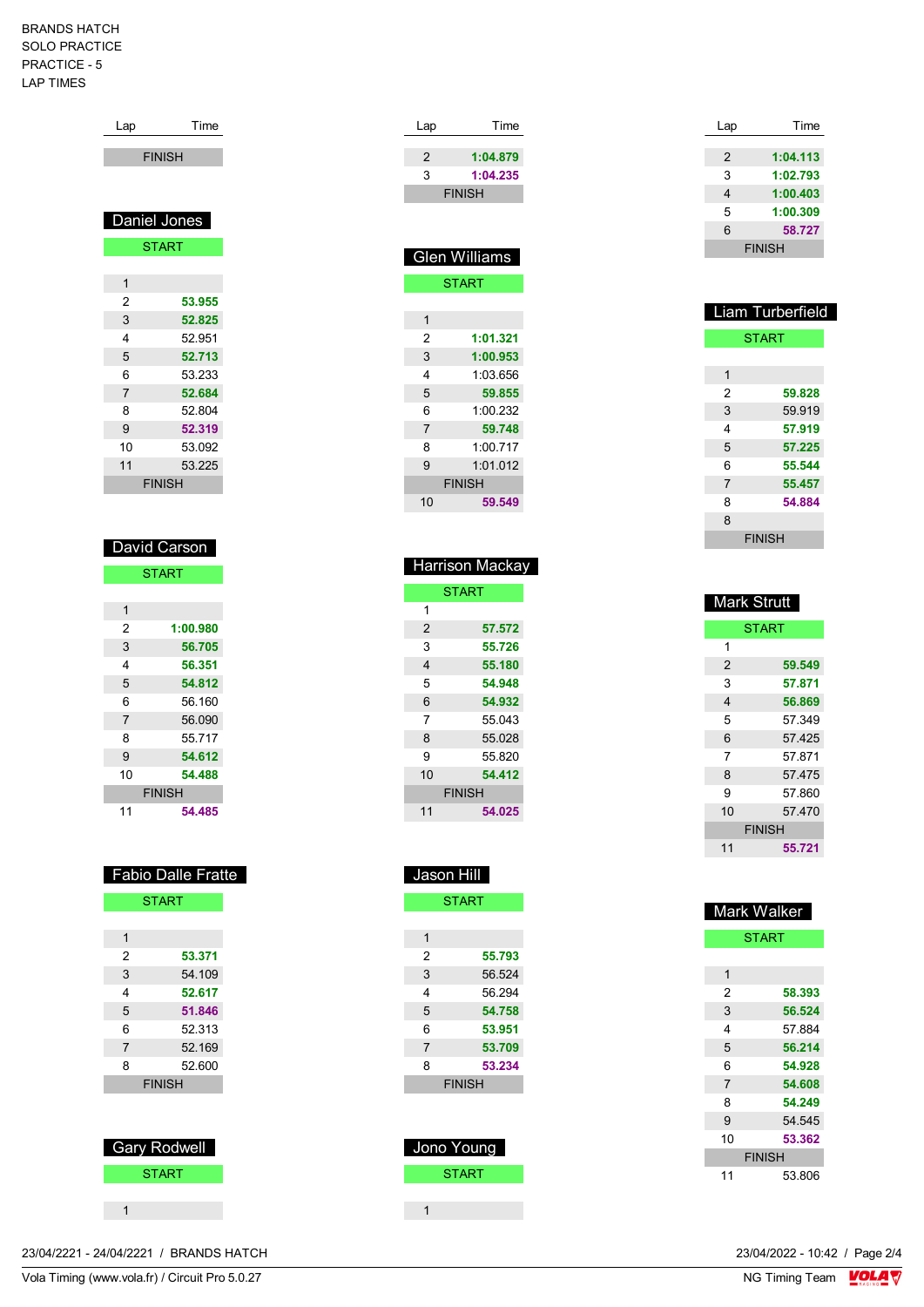## BRANDS HATCH SOLO PRACTICE PRACTICE - 5 LAP TIMES

| Lap           | Time   |
|---------------|--------|
| Owen Hunt     |        |
| <b>START</b>  |        |
| 1             |        |
| 2             | 58.321 |
| 3             | 55.498 |
| 4             | 54.194 |
| 5             | 53.582 |
| 6             | 52.834 |
| 7             | 53.708 |
| 8             | 53.435 |
| 9             | 52.972 |
| 10            | 52.474 |
| 11            | 53.214 |
| <b>FINISH</b> |        |
|               |        |
|               |        |

| Pete Wyatt |               |
|------------|---------------|
|            | <b>START</b>  |
| 1          |               |
| 2          | 53.415        |
| 3          | 51.801        |
| 4          | 51.405        |
| 5          | 51.647        |
| 6          | 52.098        |
| 7          | 53 133        |
| 8          | 51.864        |
| 9          | 51.048        |
| 10         | 51.851        |
|            | <b>FINISH</b> |

| <b>Richard Wardle</b> |              |
|-----------------------|--------------|
|                       | <b>START</b> |
| 1                     |              |
| 2                     | 54.618       |
| 3                     | 52.182       |
| 4                     | 52.356       |
| 5                     | 52.448       |
| <b>FINISH</b>         |              |

| <b>Robin King</b> |               |
|-------------------|---------------|
|                   | <b>START</b>  |
|                   |               |
| 1                 |               |
| 2                 | 1:02.368      |
| 3                 | 58.679        |
| 4                 | 55.342        |
| 5                 | 56.775        |
| 6                 | 57 365        |
| 7                 | 57.827        |
| 8                 | 57.995        |
| 9                 | 57.931        |
| 10                | 57 532        |
|                   | <b>FINISH</b> |

| Lap | Time   |
|-----|--------|
| 11  | 58.597 |

| <b>Ross Walker</b> |              |
|--------------------|--------------|
|                    | <b>START</b> |
|                    |              |
| 1                  |              |
| 2                  | 54.642       |
| 3                  | 55.922       |
| 4                  | 54 917       |
| 5                  | 54.397       |
| 6                  | 53.316       |
| $\overline{7}$     | 53.195       |
| 8                  | 53.592       |
| <b>FINISH</b>      |              |
|                    |              |

| <b>Russell Covill</b> |          |  |
|-----------------------|----------|--|
| <b>START</b>          |          |  |
|                       |          |  |
| 1                     |          |  |
| 2                     | 1:03.432 |  |
| 3                     | 59.272   |  |
| 4                     | 1:000062 |  |
| 5                     | 58.906   |  |
| 6                     | 59.193   |  |
| $\overline{7}$        | 57.920   |  |
| <b>FINISH</b>         |          |  |

| Scott Key      |               |  |  |
|----------------|---------------|--|--|
|                | <b>START</b>  |  |  |
|                |               |  |  |
| 1              |               |  |  |
| 2              | 54.981        |  |  |
| 3              | 53.435        |  |  |
| 4              | 52.680        |  |  |
| 5              | 52.794        |  |  |
| 6              | 51.957        |  |  |
| $\overline{7}$ | 52.388        |  |  |
| 8              | 52815         |  |  |
| 9              | 51.771        |  |  |
| 10             | 53.392        |  |  |
| 11             | 52 324        |  |  |
|                | <b>FINISH</b> |  |  |

| <b>Scott McGuire</b> |        |
|----------------------|--------|
|                      | START  |
|                      |        |
| 1                    |        |
| 2                    | 56.166 |
| 3                    | 56.643 |
|                      | 54.166 |

52.856

| Lap | Time          |
|-----|---------------|
|     |               |
| 5   | 55.485        |
| 6   | 54.320        |
| 6   |               |
|     | <b>FINISH</b> |

| <b>Shane Faber</b> |        |  |
|--------------------|--------|--|
| <b>START</b>       |        |  |
| 1                  |        |  |
| 2                  | 53.640 |  |
| 3                  | 51.394 |  |
| 4                  | 50.483 |  |
| 5                  | 51.034 |  |
| 6                  | 51.030 |  |
| 7                  | 51 445 |  |
| 8                  | 50.601 |  |
| 9                  | 51.218 |  |
| <b>FINISH</b>      |        |  |

| <b>Steve Saint</b> |          |  |
|--------------------|----------|--|
| <b>START</b>       |          |  |
|                    |          |  |
| 1                  |          |  |
| 2                  | 1:00.834 |  |
| 3                  | 58.500   |  |
| 4                  | 55.626   |  |
| 5                  | 56.421   |  |
| 6                  | 55.433   |  |
| $\overline{7}$     | 54.321   |  |
| 8                  | 53.628   |  |
| 9                  | 55.781   |  |
| 10                 | 54.001   |  |
| <b>FINISH</b>      |          |  |
| 11                 | 57.681   |  |

| <b>Steven Moses</b> |          |  |
|---------------------|----------|--|
| <b>START</b>        |          |  |
|                     |          |  |
| 1                   |          |  |
| 2                   | 1:01.094 |  |
| 3                   | 59.172   |  |
| 4                   | 59.152   |  |
| 5                   | 56.952   |  |
| 6                   | 57.055   |  |
| $\overline{7}$      | 58.461   |  |
| 8                   | 56.517   |  |
| 9                   | 56.399   |  |
| 10                  | 57.261   |  |
| <b>FINISH</b>       |          |  |
| 11                  | 58 492   |  |

## Thomas Lawlor